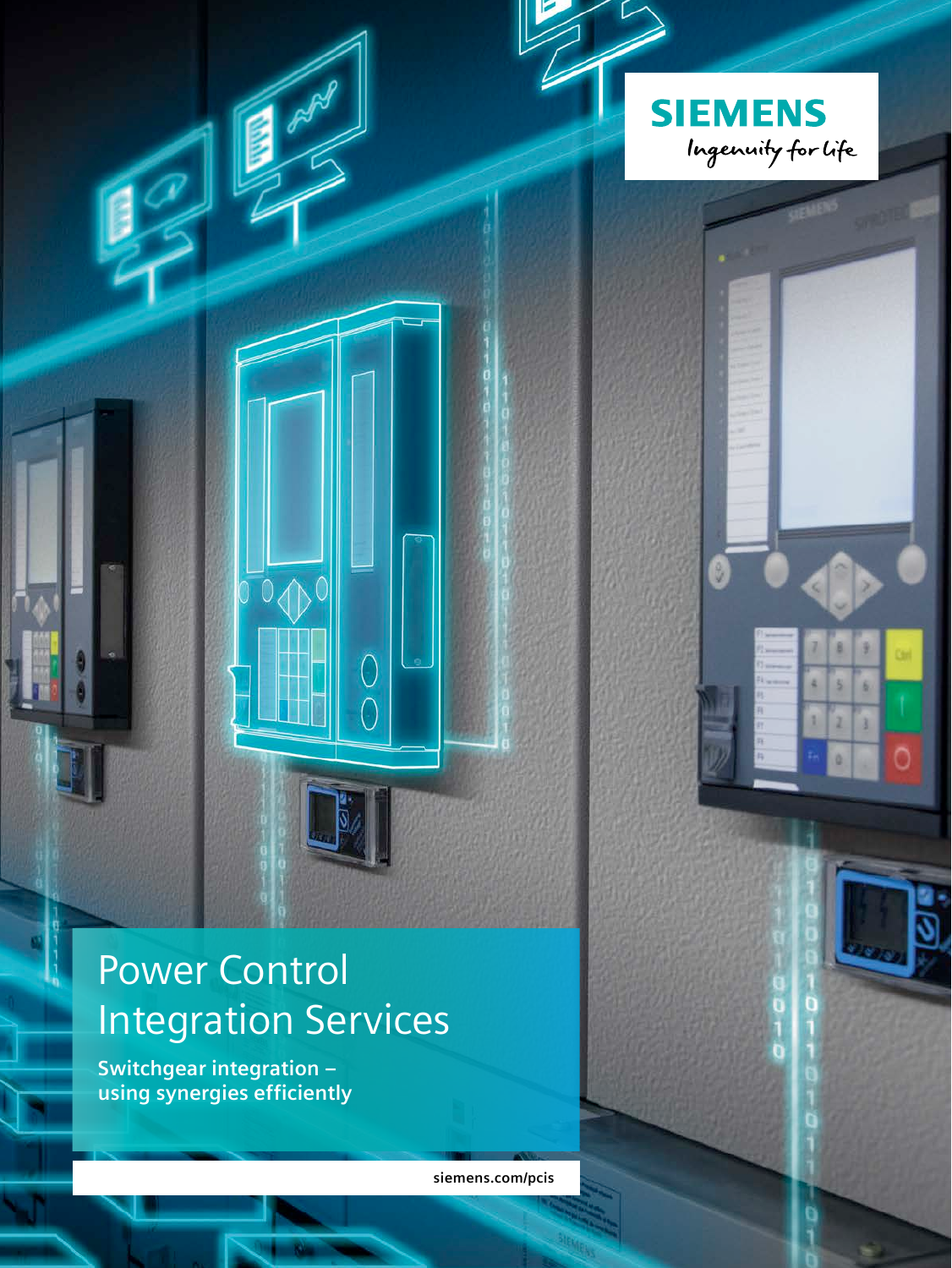Using synergies efficiently: combining substation automation and process automation in a single control system

# Integrated solution

In many industrial plants, the medium-voltage power supply switchgear must be integrated in the overall automation system.

Power Control Integration Services enable the homogeneous integration of electrical switchgear featuring devices for protection and control functions (intelligent electronic devices, IEDs) in the SIMATIC PCS 7 process control system based on the IEC 61850 standard.

This significantly increases the entire plant's degree of integration.

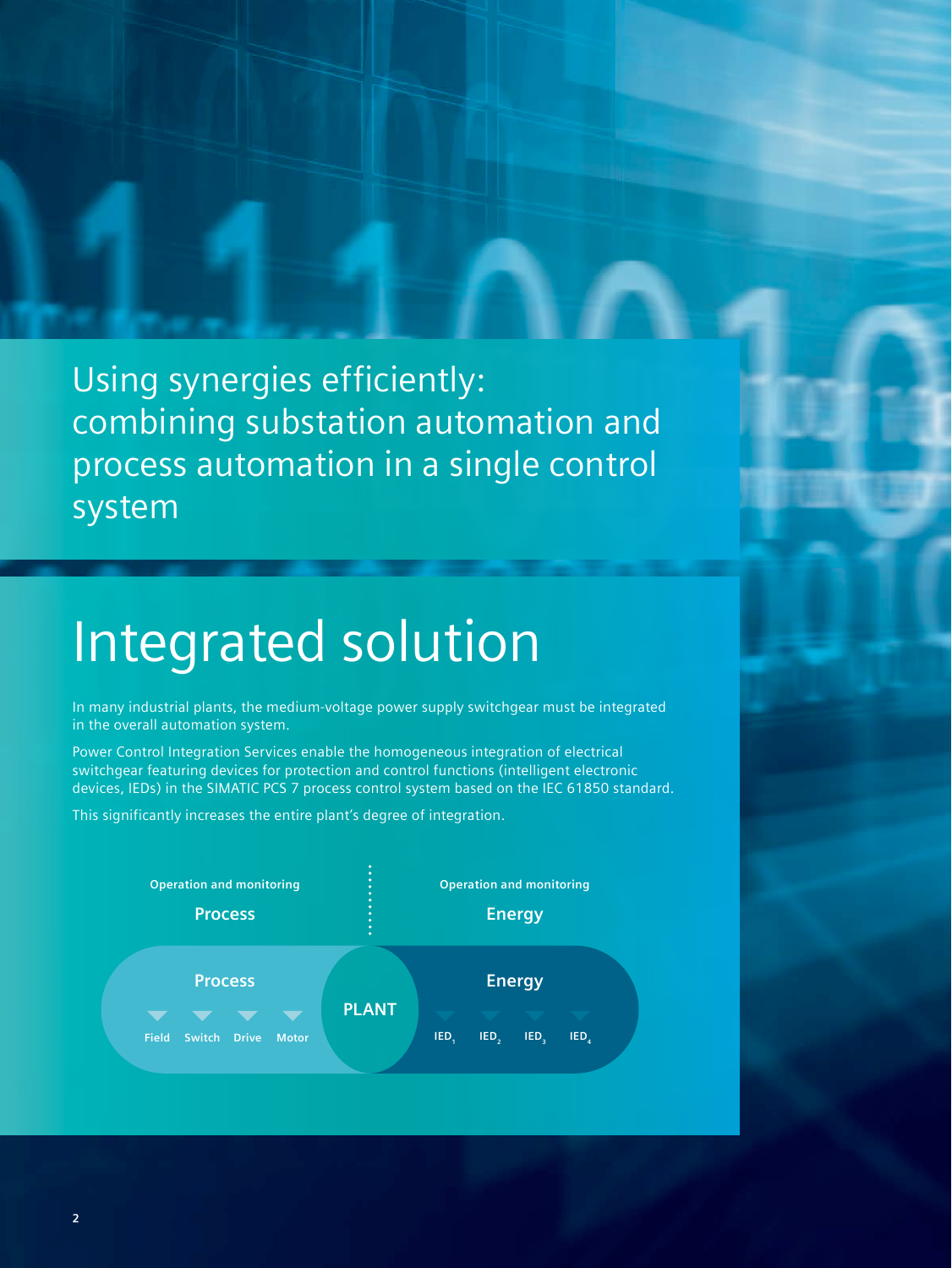## Two worlds, one control system

**Power Control Integration Services combine process automation with the automation of electrical switchgear for medium voltage in a single control system.**



Example of a plant display for medium-voltage switchgear with trend window and a faceplate from a medium-voltage motor

Separate automation systems for power supply and the real process? Not necessary!

With SIMATIC PCS 7 PowerControl, you integrate the automation of your switchgear in the process control system, thus bringing the two worlds together.

You benefit from simpler plant structures with more transparency, increase the plant's degree of integration, and achieve tremendous cost savings throughout the entire lifecycle of your plant.

In many industrial plants, large electrical consumers with high energy requirements – such as large drives, heavy-duty fans, pumps, etc. – are in use.

Their integration takes place via medium-voltage switchgear that control, switch, and automate the individual consumers by means of devices for protection and control functions (IEDs) based on the IEC 61850 standard.

SIMATIC PCS 7 PowerControl enables the homogeneous integration of switchgear in the SIMATIC PCS 7 process control system, thus creating a uniform system platform for process and power supply.

The platform is freely scalable, from the simple visualization of protection devices in small systems to the highly available integration of electrical consumers in large systems.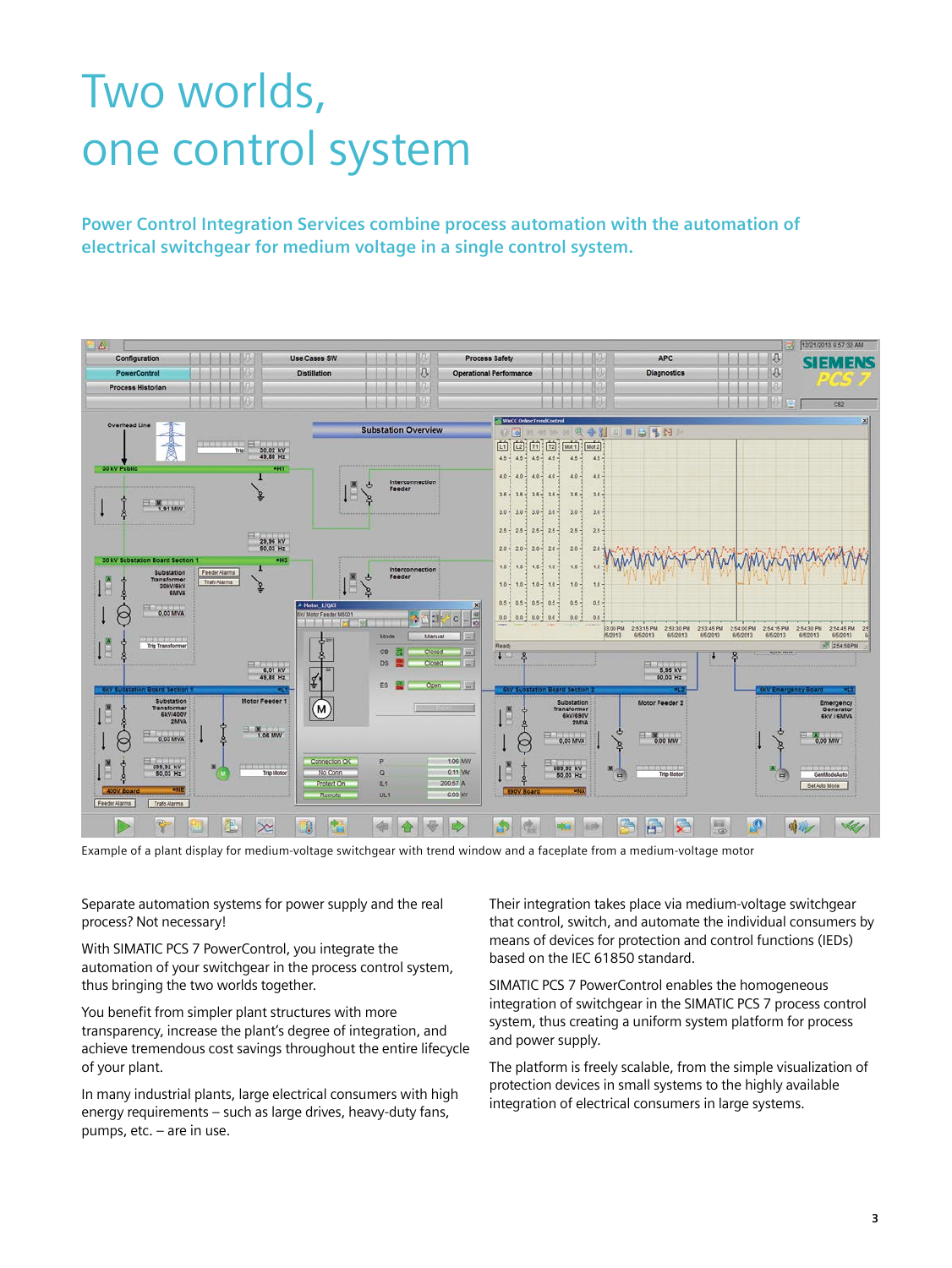## Power Control Integration Services – transparent and efficient



**With Power Control Integration Services, we support you through the entire process of integrating your IEC 61850-compliant components.**

**Our services range from consulting and an innovative product offering to integration in the control system.**

#### **Station gateway**

The station gateway enables the direct integration of up to 128 IEC 61850-compatible field devices in SIMATIC PCS 7.

Communication between the AS 400 systems and IEDs takes place via the gateway.

To increase availability, the gateway can also be used in a redundant configuration.

The PCS 7 Add-on PowerControl Library can also be used for the consistent, end-to-end integration of IEDs all the way to the operator station.

#### **Station controller**

The station controller is used for medium-sized plants without an S7 automation system.

The station controller package includes an industrial PC, an S7 software controller (WinAC RTX), and the station controller software.

This package supports both types of IEC standard communication:

- · IEC 61850 MMS Client/ Server
- · IEC 60870-5-104 Master/ Slave

With this solution as well, an OS connection can be implemented with the aid of the PCS 7 PowerControl Library.



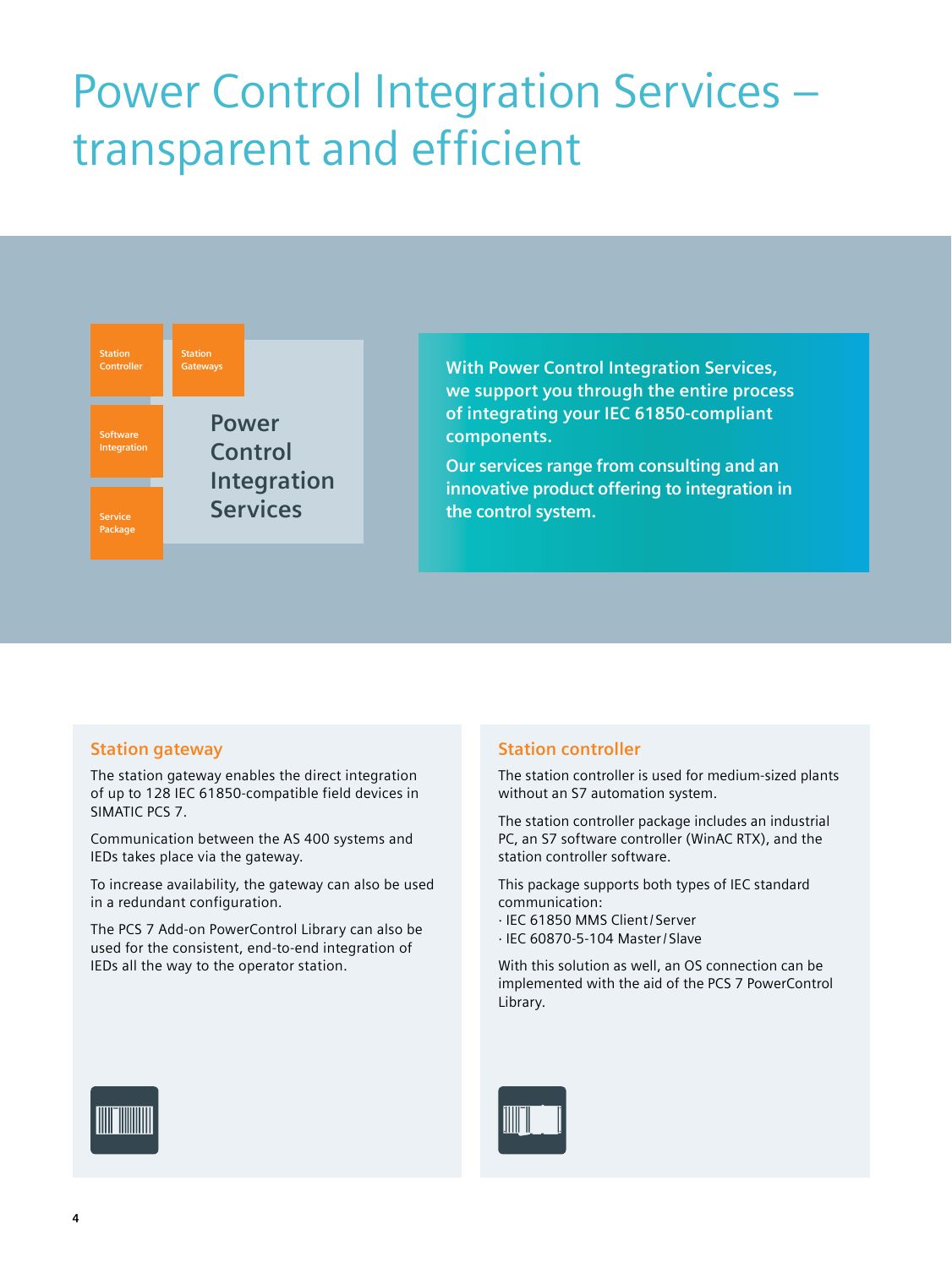### Twice as powerful thanks to innovative system components



**Process control system and station control system**

#### **Software integration**

#### **Direct SIMATIC S7 IED communication**

IEC 61850-compatible block libraries are also available for direct communication between a SIMATIC PCS 7 AS or SIMATIC S7 PLC\* and a small number of IEDs. These libraries also enable OS connection via a PCS 7 PowerControl Library.

#### **Direct OS IED communication**

IEDs can be integrated directly in SIMATIC WinCC via a separate IEC 61850 communication channel. Direct WinCC communication is not compatible with the PCS 7 PowerControl Library.

#### **Service package**

We can advise you beforehand on the optimal design of your system architecture.

In addition, maintaining service capability is a basic prerequisite for the long-term availability of system functions. These functions depend on proper technical support and the assured availability of spare parts.

With our service package for Power Control Integration Services, these important components are available to you as an integral part of our offering.



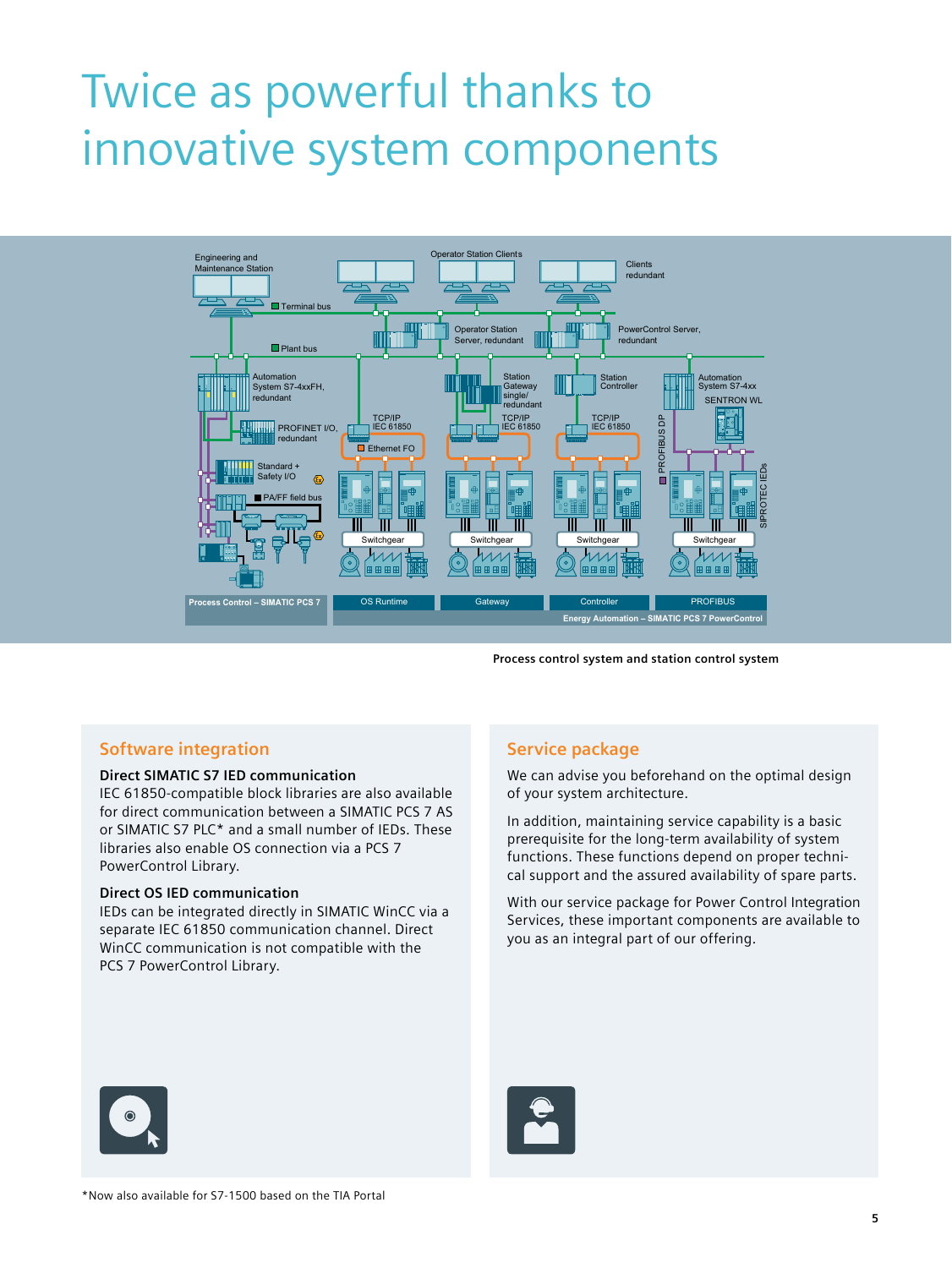# The benefits for your applications

#### **Diverse connection options**

Power Control Integration Services offer flexible integration in existing small plants via software as well as performanceoriented integration in existing systems using additional hardware.

This is done independently of the manufacturer of the protection devices by applying the IEC 61850 standards.





#### **Easy integration**

The combination of gateway, controller, and software library in conjunction with the SIMATIC PCS 7 PowerControl Library permits the easy and consistent integration of IEDs from the field level to the operator station.

Furthermore, both switchgear and protection devices from Siemens and devices from third-party manufacturers can be integrated.

#### **Professional service concept**

To ensure the serviceability of your plant, we offer you a professional service concept that is optimally tailored to your individual needs in terms of the long-term availability of technical support and spare parts.

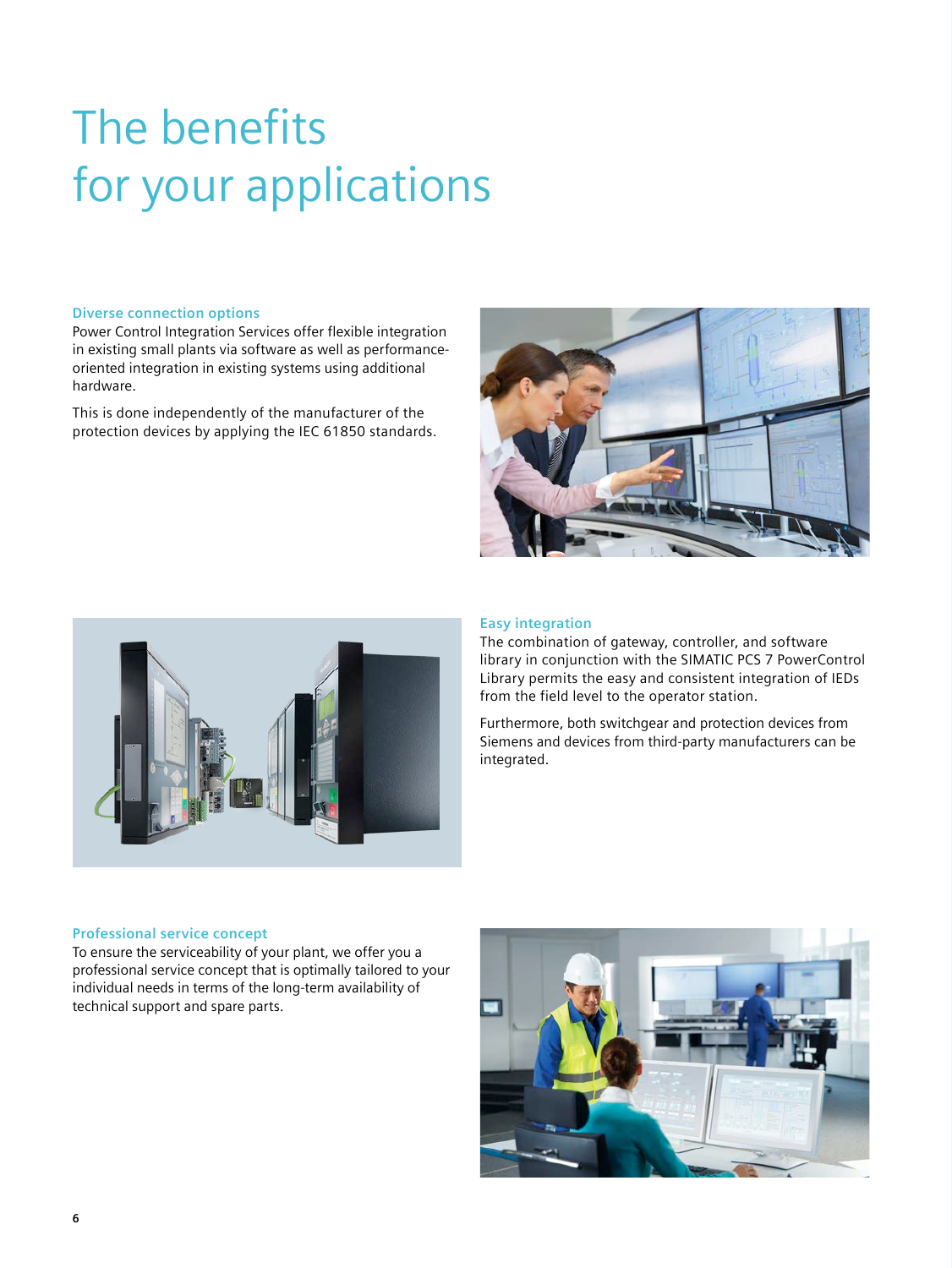## Benefit from Power Control Integration Services